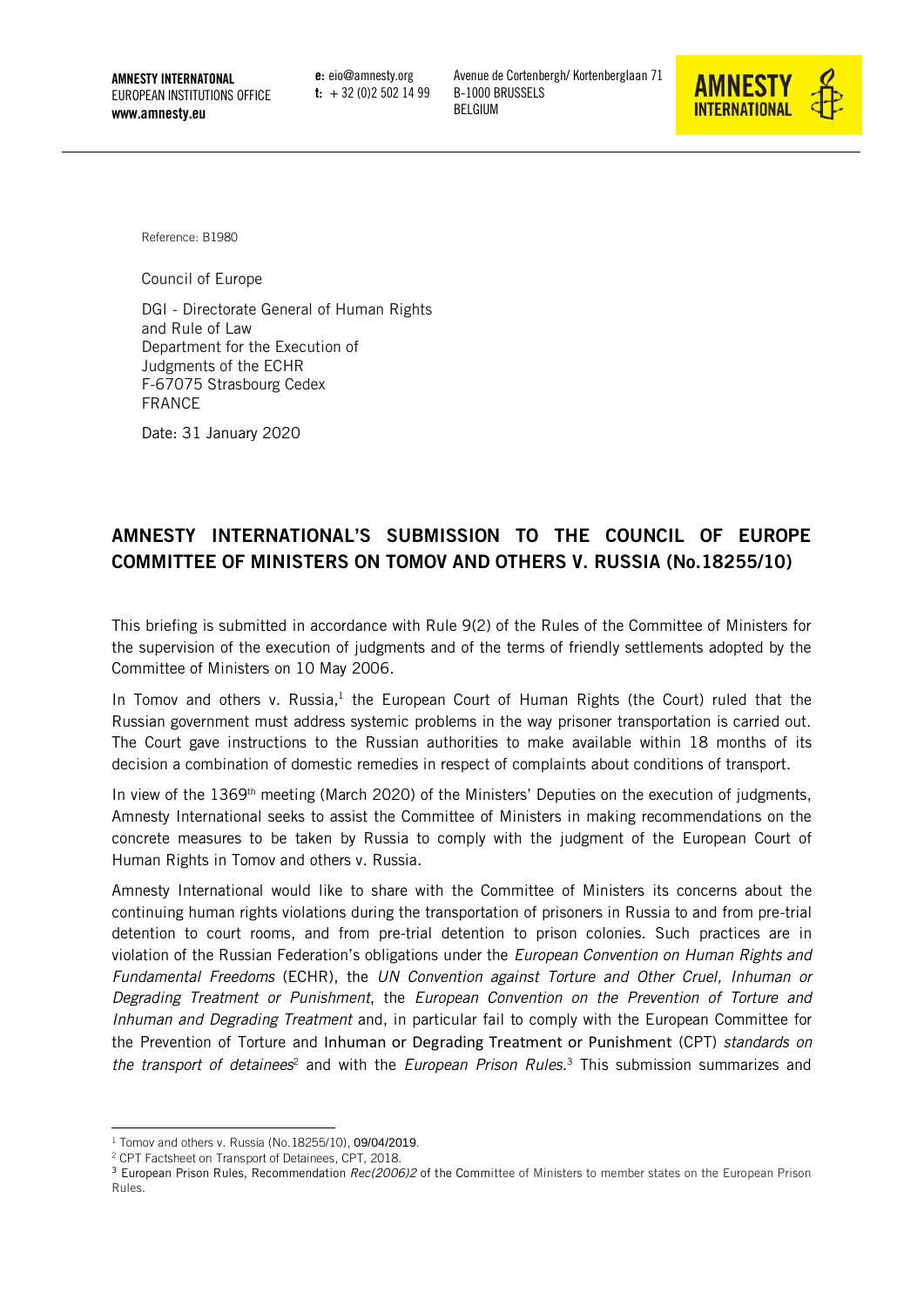updates the annexed briefing by Amnesty International "Prisoner Transportation in Russia: Travelling into the unknown"<sup>4</sup> , published in October 2017.

In the 2017 briefing, Amnesty International identified three main types of human rights violations during prisoner transportation in Russia:

- 1. Violations of Article 3 of the ECHR concerning the actual conditions of transportation which amount to cruel, inhuman or degrading treatment,
- 2. Violations of Article 8 ECHR in that prisoners serve their sentences very often in sites located vast distances away from their homes and families,
- 3. **Enforced disappearances**, because prisoners are often in transit for weeks or months with no contact with the outside world and their whereabouts are not communicated to third parties, including their relatives and lawyers.

## 1. CRUEL, INHUMAN OR DEGRADING TREATMENT

The Russian Federal Penitentiary Service transports prisoners across 6,000 km and 11 time zones to its 760 penal institutions. This task is carried out by a dedicated Convoy Unit with over 20,000 staff which belongs to the Federal Penitentiary Service. Together with the Ministry of Internal Affairs, the Federal Penitentiary Service owns a fleet of special train carriages and trucks for transporting prisoners.

Prisoners are transported in specially designed train carriages and prison trucks sometimes spending weeks in transit cells at various stages – or *etap* - on their way to the prison colonies. The prison carriages are hitched to passenger trains and will often take circuitous routes. It is common for journeys to last a month or more. Prisoners are placed in overcrowded train compartments and trucks in conditions that often amount to cruel, inhuman or degrading treatment. These transport conditions do not comply with various CPT standards, namely that compartments or cubicles intended to transport more than one detainee for short journeys/distances should offer no less than  $0.4 \text{ m}^2$  of space per person, and that train carriages used for overnight travel should provide bedding, and adequate sleeping places.

Special train carriages for the transportation of prisoners consist of five larger compartments, and three to four smaller compartments. The larger compartments are 3.5 square metres with six and a half individual sleeping spaces – three bunks on each side and a seventh bunk that bridges the gap between the two middle bunks but which is not full length. The smaller compartments are two square metres and have three bunks on one wall. The internal instructions allow for up to twelve prisoners in the larger compartments, the equivalent of 0.29 square meters per person. The overcrowding is exacerbated by the fact that each prisoner carries their luggage with them, and there is no provision for baggage in the compartments.

Aside from the overcrowding, prisoners suffer other kinds of ill-treatment. Prisoners being transported are not given medication, meaning those with chronic illnesses are particularly at risk during transportation when they can be without their medication for a month or more. In March 2016, Amur Khakulov's lawyers and his mother fought to delay his transportation from Nalchik in Kabardino-Balkaria to an unknown destination because he was suffering from terminal kidney disease and urgently needed haemodialysis. Despite their efforts, he spent almost a month in transportation and did not receive the essential treatment. On 17 March 2016, the European Court granted interim measures and ordered the Russian authorities to delay the transportation and ensure that Amur Khakulov was given haemodialysis. Tragically, he had already been put on a train on 15 March and was

-

<sup>4</sup>Amnesty International, "Prisoner Transportation in Russia: Travelling into the unknown", 2017, Index: EUR 46/6878/2017: https://www.amnesty.org/en/documents/eur46/6878/2017/en/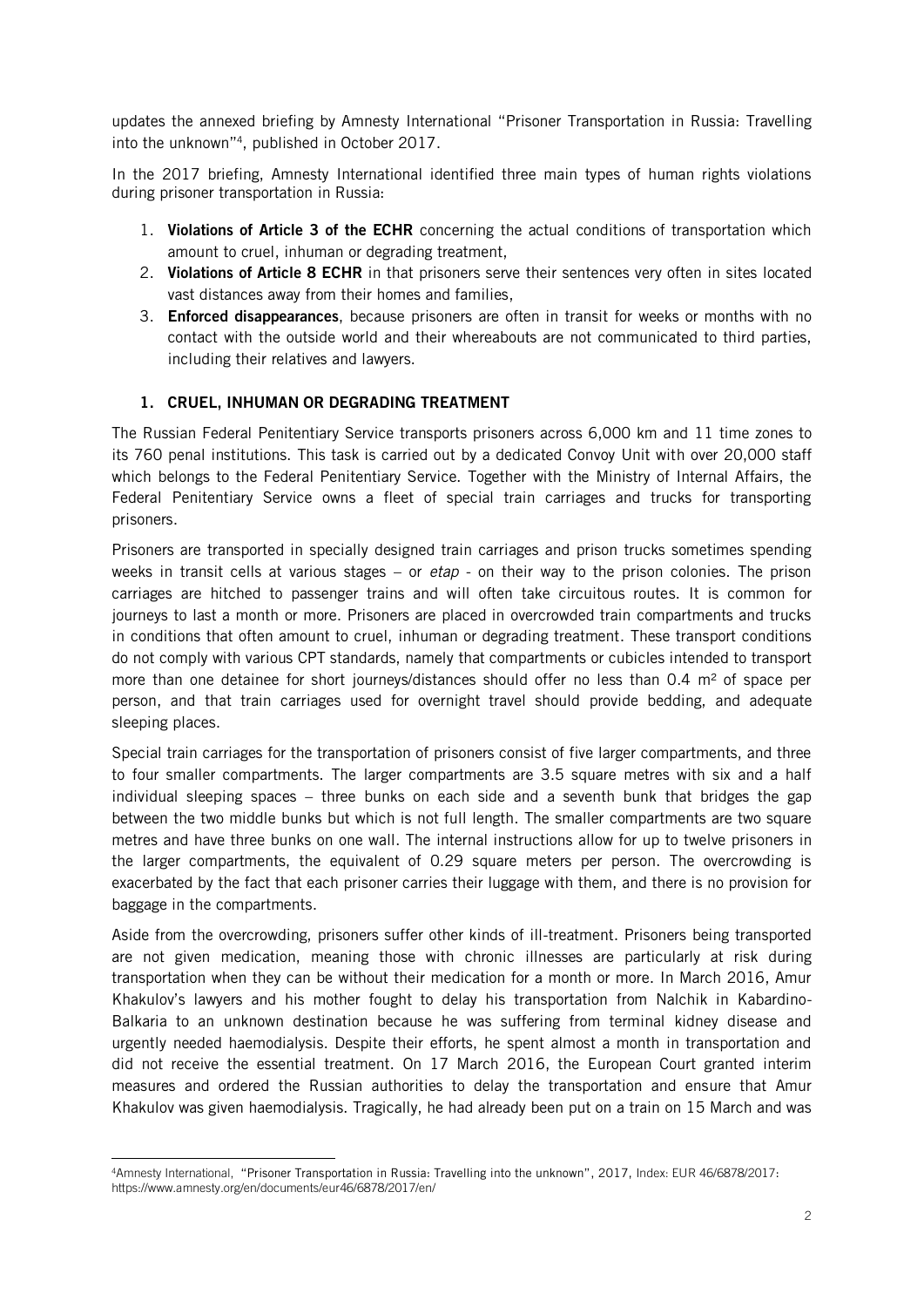out of contact with the outside world until he reached his final destination in the Kirov region on 12 April 2016. He died in a prison hospital in the Kirov region in October 2016.

Prisoners interviewed by Amnesty International also volunteered information about the problem of access to toilets in transit.<sup>5</sup> Transit prisoners are allowed access to the toilets every 5-6 hours, and not at all when the train is stationary. Prison carriages are parked for many hours on sidings when prisoners will have no access to toilets.

## 2. DISTANCE FROM HOME AND FAMILY

According to Article 73 of the Criminal Executive Code of the Russian Federation, convicted prisoners should serve their sentence "in penal institutions within the boundaries of the territorial unit of the Russian Federation in which they had been living or were sentenced." However, the legislation provides so many exceptions to this rule that in reality, most prisoners are sent very long distances to serve their sentences. Although 12 per cent of prisoners are sent to regions other than the one they are registered in, Russian regions are large, and prisoners may travel hundreds of kilometres within the region they are registered in. This contributes to the length of the journeys they must take, increases the difficulties for family members to visit them, and hampers their reintegration into society after their sentence. For instance, in 2013 the European Court of Human Rights ruled that there had been a violation of Article 8 of the ECHR, because Mikhail Khodorkovsky and Platon Lebedev<sup>6</sup> were sent so far away from their families that visits were extremely difficult.

## 2.1 Women

Women are among the prisoners who can be sent to penal colonies away from their home and family. Only 46 of Russia's 760 penal institutions accommodate women. According to the most recent census carried out in 1999 by the Federal Penitentiary Service, while 12 per cent of all prisoners were incarcerated in a region other than the one they were registered and resided in, the figure for women was 44 per cent.<sup>7</sup> As a result, women are more likely to be subjected to long journeys to reach the penal colonies.

# 3. CONTACT WITH THE OUTSIDE WORLD/ ENFORCED DISAPPEARANCES

Most penal colonies are located in sparsely populated parts of Russia, in the far North or far East, and therefore the prisoners are often in transit for weeks and months at a time. All former prisoners interviewed by Amnesty International for the 2017 briefing had experienced journeys of a month or more. Neither the prisoners themselves nor their families or legal representatives were told the end destination when they set out. The prisoners interviewed by Amnesty International were informed by the convoy staff only once they were on the journey. During these long journeys, there is no possibility for prisoners to effectively contact the outside world and no legal obligation on the penitentiary authorities to keep them or a third party informed of their whereabouts. Prisoners effectively 'disappear' for weeks or even months at a time.

In 2018, Victor Filinkov, an IT specialist and Yuliy Boyarshinov, a civil society activist, disappeared for over a month between the end of September and the end of October while they were being transported between Penza and St Petersburg – a journey of 1,400km.

According to Article 17 of the Criminal Executive Code of the Russian Federation, the prison administration must send notification to the relatives or legal representative of the prisoner about their arrival at the prison within 10 days of the prisoner's arrival at that institution. Sometimes, it can take well over the statutory 10 days for families to be informed when the prisoner reaches their final

<sup>-</sup><sup>5</sup> See Amnesty International, *[Prisoner Transportation in Russia: Travelling into the unknown](https://www.amnesty.org/en/documents/eur46/6878/2017/en/)*, 2017, .p.22.

<sup>6</sup> *[Khodorkovsky and Lebedev v. Russia](http://hudoc.echr.coe.int/eng?i=001-122697)*, 25 October 2013.

<sup>7</sup> *"Disciplined mobility and carceral geography: prisoner transport in Russia,"* Dominique Moran, Laura Piacentini and Judith Pallot, Transactions of the Institute of British Geographers, Royal Geographical Society, 2011.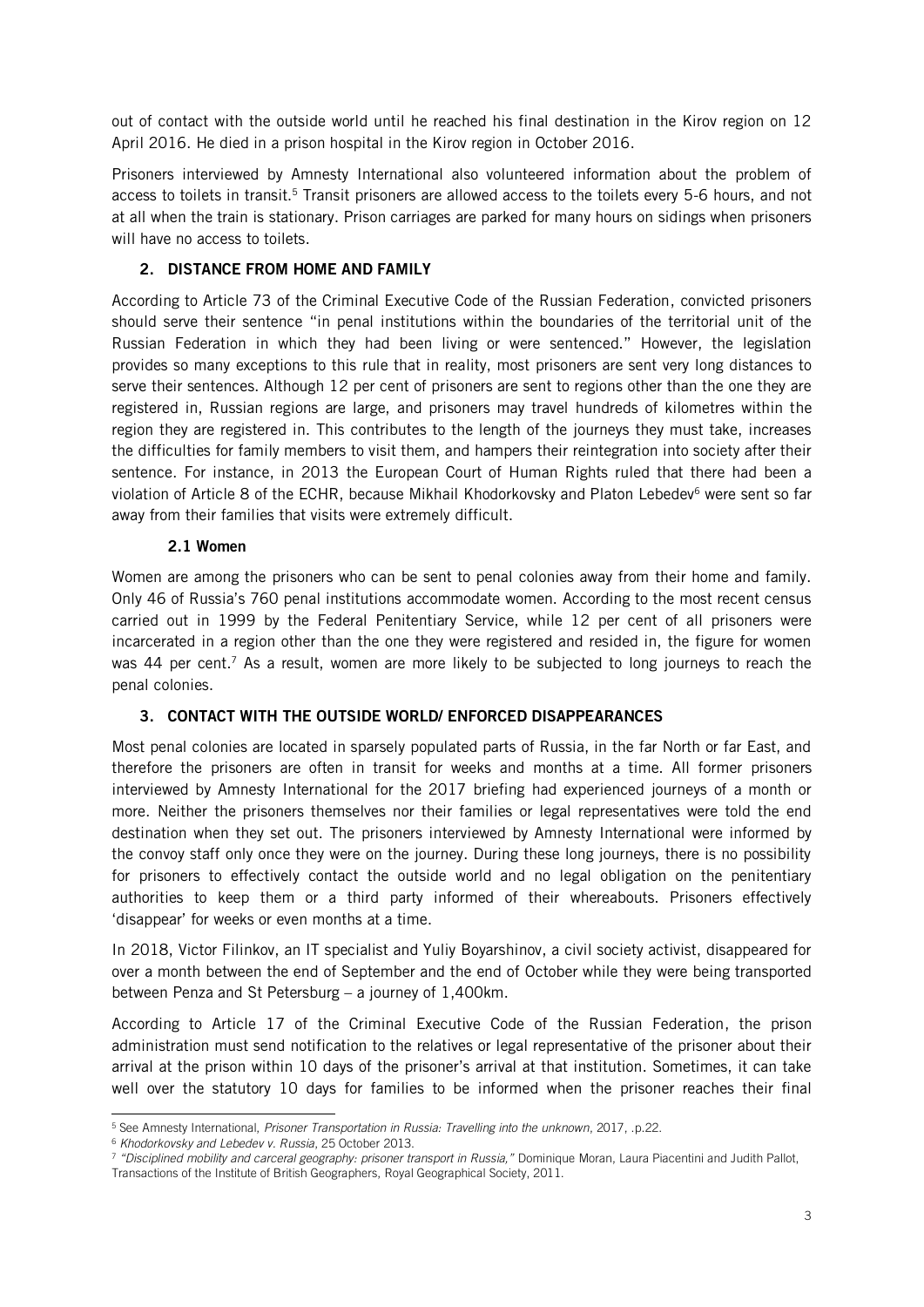destination. Although there is no formal prohibition on correspondence or phone calls during transportation, there is no practical possibility to contact the outside world. According to the Law on the Detention of Suspects and those Accused, those detained in Pre-Trial Investigation Detention Centres (SIZO) have the right to make phone calls "where the technical possibility exists," and under the control and with the permission of the administration. In many cases this requires the written permission of the director of the SIZO (which is impractical if the prisoner is in transit there for a short time). Human rights defenders who regularly monitor places of detention have pointed out to Amnesty International that there are very few telephones available and these are generally in constant use by the staff. This effectively means that prisoners are deprived of communication with the outside world while they are in transit. Some prisoners may succeed in posting a letter and, in some cases, fellow prisoners will inform the family on their behalf that they are in a certain location (usually using an illegal mobile phone).

## 3.1 Lack of public scrutiny

The fact that there is no information about the whereabouts of a prisoner during transfer from one penal institution to another not only causes distress to relatives, but also puts prisoners at greater risk. The ability to communicate with the outside world and the obligation on authorities to keep third parties informed of the whereabouts of prisoners, is one of the most important safeguards against torture and other ill-treatment and other abuses. Furthermore, public scrutiny of detention facilities is one of the most effective ways to prevent torture and other ill-treatment of detainees. Yet, public oversight of detention facilities during transportation presents significant challenges for public oversight bodies in any country. The Russian Public Monitoring Commissions which regularly visit prison colonies and remand prisons rarely access train carriages because of the secrecy surrounding their location, and the difficulty of locating the vehicles.

#### 4. CONCLUSIONS AND RECOMMENDATIONS

The violations identified by Amnesty International in its 2017 briefing are ongoing and the organization continues to receive reports of conditions amounting to cruel, inhuman and degrading treatment during transportation as well as excessively long journeys to far distant prison colonies. Prisoners continue to be transported in secret without essential safeguards against torture such as ensuring that information on prisoner's whereabouts is accessible to lawyers, and that their health during transfers is safeguarded, that they are not transported in overcrowded conditions, and that transfers are limited in time and take the shortest possible routes.

The Parliamentary Assembly of the Council of Europe, in its *Resolution* (Resolution 2266) *on Protecting Human Rights during Transfers of Prisoners* adopted on 1 March 2019, recommends that states must ensure essential safeguards against torture such as ensuring that information on prisoner's whereabouts is accessible to lawyers, and that their health during transfers is safeguarded. They must ensure that prisoners are not transported in overcrowded conditions, that transfers are limited in time and take the shortest possible routes, and that communication with the outside world is only restricted in exceptional circumstances. Moreover, the resolution urges states to allow prisoners to inform their families immediately of their transfer to another institution. The Parliamentary Assembly also adopted a *Recommendation on Protecting Human Rights during Transfers of Prisoners* (Recommendation 2147),<sup>8</sup> which called on the Committee of Ministers to take concrete steps to enhance the protection of human rights during transfers of prisoners, in particular by including appropriately detailed provisions in its work on revising the European Prison Rules. The approved [text of the revised and](https://rm.coe.int/pc-cp-2018-15-e-rev-8-12-12-19/1680994e24)  [updated European Prison Rules,](https://rm.coe.int/pc-cp-2018-15-e-rev-8-12-12-19/1680994e24) as adopted by the [European Committee on Crime Problems \(CDPC\)](https://www.coe.int/en/web/cdpc/home) during its 77th plenary meeting in December 2019, takes into account much of the concerns submitted by Amnesty in its report and by the Parliamentary Assembly.

<sup>-</sup><sup>8</sup> *[Protecting human rights during transfers of prisoners](:%20http:/assembly.coe.int/nw/xml/XRef/Xref-DocDetails-EN.asp?FileID=26465&lang=EN)*, Parliamentary Assembly of the Council of Europe Recommendation 2147, March 2019.